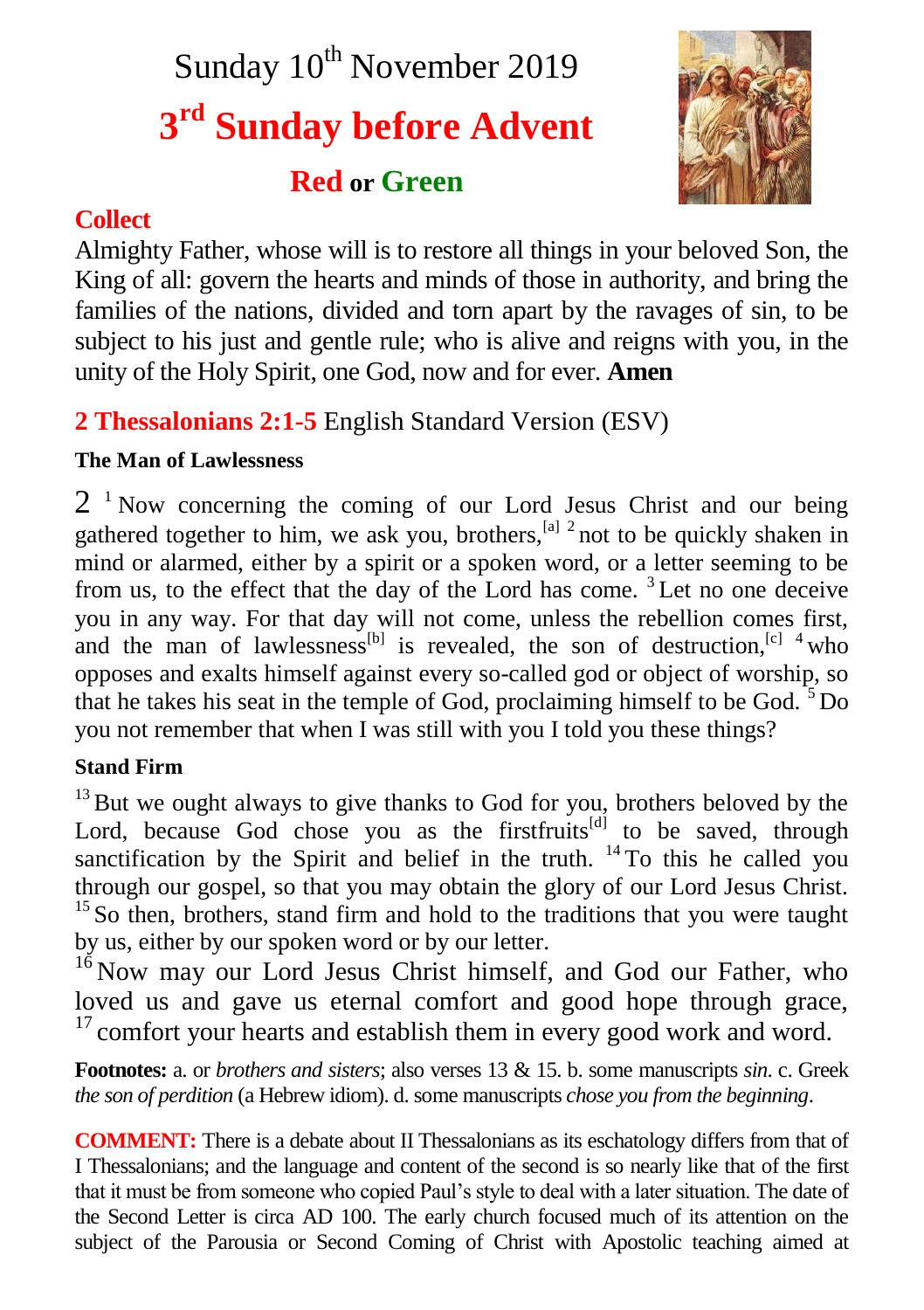preparing the first Christians for this event which they anticipated would happen very soon. The longer the passage of time between the resurrection and the Parousia, the greater became the uncertainty as to its imminence. Some scholars believe that this was the situation which the second letter addressed. Academic consensus has settled on the author dealing with a special situation which had arisen after Paul had first taught among these people. Apparently some of the Thessalonian converts had become convinced, perhaps persuaded by outsiders, that the Lord had already returned and they were living in the end time. This rumour greatly distressed the Thessalonian church. The author was uncertain whether this had been caused by Paul's first letter or a forged letter as suggested by verse 2. He sought to dispel this idea by referring to Paul's earlier teaching based on the traditional Jewish apocalypticism about a time of rebellion which must proceed the promised day of the Lord (verse 4-12). The recently published collection of the complete Dead Sea Scrolls contains very similar ideas as do some of the apocryphal books of the Old Testament. The author had a very specific message for the Thessalonian Christians. Through their belief in the gospel as they had heard it from Paul and by their sanctification in holy living they had become the first fruits of the Spirit. They would share the resurrection glory of Christ himself. So they must stand firm in what they had been taught and what he had written to them in the first letter. Here the author is speaking from a background of a Jewish Rabbi familiar with the Hebrew Scriptures. It is possible if not probable that the concluding clause of verse 14, "so that you may obtain the glory of our Lord Jesus Christ" refers not only to the resurrection, but also to the *shekinah*, "the glory of the Lord" representing God's eternal presence. It also recalls the words of Ps. 146:5 "On the glorious splendour of your majesty and on your wondrous works, I will meditate." To Paul and those who accepted his teaching, there was no greater, more wondrous deed done by God's everlasting love than the resurrection of Jesus Christ. The New Testament narratives of the incarnation, transfiguration, the resurrection, the ascension and Paul's conversion all featured shining light symbolising the active presence of God. So too did the Old Testament narratives of the theophany at Sinai (Exod. 24:17; 34:23-35), the manifestation of the divine presence at the dedication of the temple (1 Kings 8:11), and the departure of "the glory of the Lord" in Ezekiel's vision of the chosen people going into exile and their return from exile in Babylon (Ezekiel 10:18-19; 43:2-5). How else could this passage end than with the moving prayer for the Thessalonians comfort and strength while they awaited the anticipated Parousia (verses 16-17)?

### **Luke 20:27-38** English Standard Version (ESV)

#### **Sadducees Ask About the Resurrection**

 $20<sup>27</sup>$  There came to him some Sadducees, those who deny that there is a resurrection, <sup>28</sup> and they asked him a question, saying, "Teacher, Moses wrote for us that if a man's brother dies, having a wife but no children, the man<sup>[a]</sup> must take the widow and raise up offspring for his brother.  $^{29}$  Now there were seven brothers. The first took a wife, and died without children. <sup>30</sup> And the second <sup>31</sup> and the third took her, and likewise all seven left no children and died.  $32$  Afterward the woman also died.  $33$  In the resurrection, therefore, whose wife will the woman be? For the seven had her as wife." <sup>34</sup> And Jesus said to them, "The sons of this age marry and are given in marriage,  $35$  but those who are considered worthy to attain to that age and to the resurrection from the dead neither marry nor are given in marriage,  $36$  for they cannot die anymore,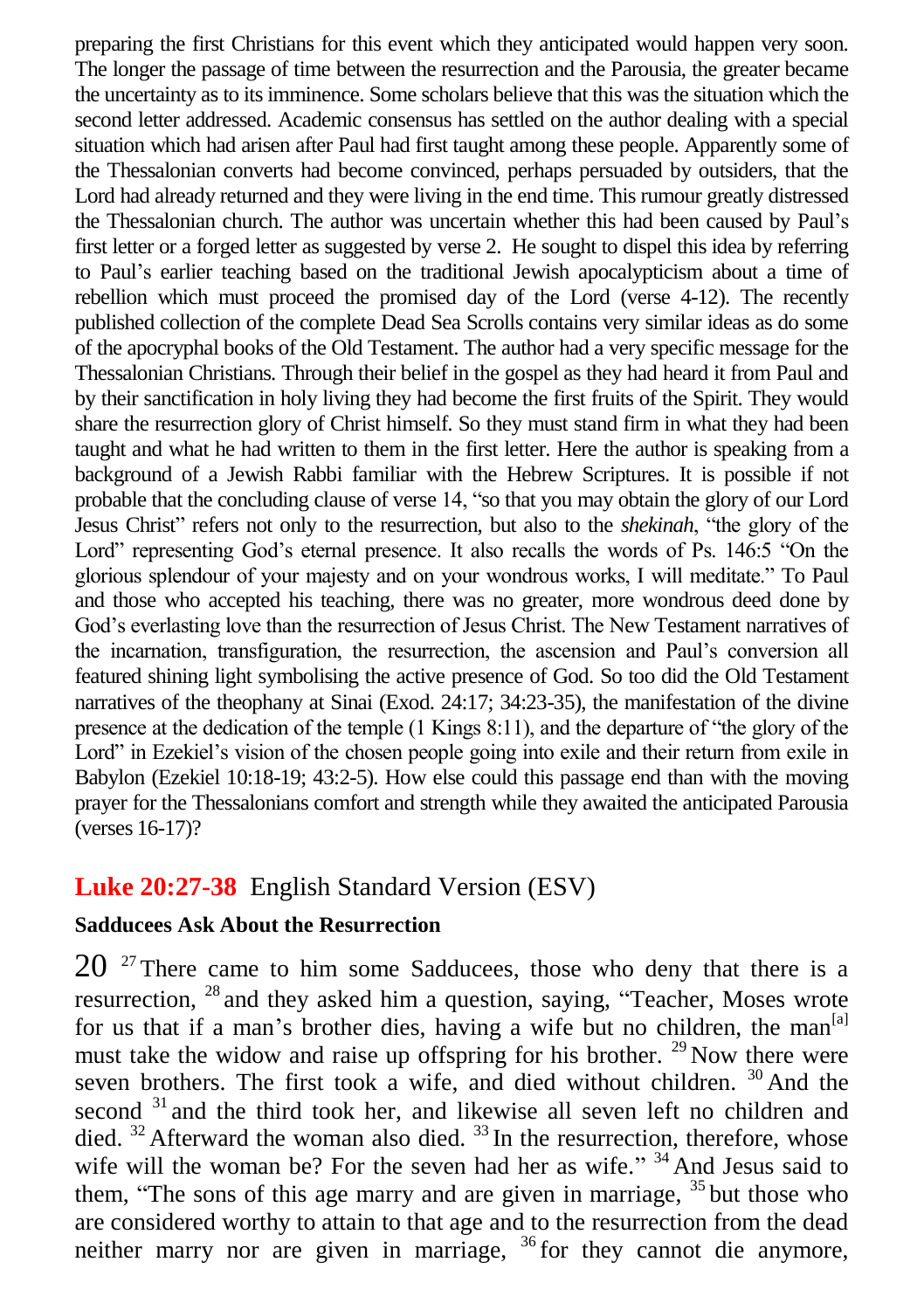because they are equal to angels and are sons of God, being sons<sup>[b]</sup> of the resurrection. <sup>37</sup> But that the dead are raised, even Moses showed, in the passage about the bush, where he calls the Lord the God of Abraham and the God of Isaac and the God of Jacob.  $38$  Now he is not God of the dead, but of the living, for all live to him."

**Footnotes:** a. Greek *his brother*. b. Greek *huioi*; see Preface.

**COMMENT:** Belief in Resurrection grew over time as God revealed himself to his people. Originally the Hebrews believed with most people in ancient times, that after death everyone (both the wicked and the righteous) would have a shadowy existence in the underworld, which the Hebrews called 'Sheol'. The idea of the wicked flourishing and the righteous suffering in this life, as the wisdom literature of Job and Ecclesiastes observed, and the idea of reunification of soul and body and the rebirth of the Jewish nation as found in Ezekiel's vision (Ezekiel 37), gave impetus to the revealed truth of Resurrection. Later Jewish thought also took note of the Greek idea of immortality. In the  $2<sup>nd</sup>$  Century BC the Book of Wisdom fully developed the belief that the righteous would be vindicated and live forever in God's presence. The Pharisees who shared a lot in common with the teachings of Jesus (despite the reported conflicts between Jesus and the Pharisees – often a good relationship existed i.e. Nicodemus, also Jesus was often invited for meals be Pharisees) accepted the belief of the resurrection and life after death. Alone among the dominant religious parties, the Sadducees rejected all belief in life beyond death and held to the traditional view of a shadowy existence in Sheol. This confused background coloured the incident reported in this reading. The Sadducees' based their challenge to Jesus on the law of levirate marriage in Deuteronomy 25:5-6. On the death of a husband, the man's closest next of kin had authority and responsibility for the widow's protection. The custom sought to maintain the continuation of the Jewish family and the legal succession of property. This had become important at different periods of Israel's history as the propertied class prospered. It is most simply described in the story of Ruth and Boaz (Ruth 4:1-12). Aware of the trickery the Sadducees had posed in their riddle, Jesus replied that in a life where death is irrelevant, such a law was meaningless. Quoting from Exodus 3:6 he argued that quite apart from the Sadducees' naive view of resurrection, the Torah did indeed imply a belief in eternal life beyond death. He said, in effect, that all life consists of a gracious friendship with God, a relationship which Abraham, Isaac and Jacob still enjoy because it is a relationship which death cannot end. In other words, Jesus used one scripture to veto another. To some, this may seem like clever casuistry. Not so. Nothing in the gospels is there for superfluous reasons. Luke strove to make this the crucial point in telling this story of the Sadducees attempt to entrap Jesus. The gospel of the resurrection had introduced a whole new concept of life beyond death quite beyond anything the Jews had previously imagined.

# **Psalm 17** *Exaudi Domine*

# R **I shall be filled, when I awake, with the sight of your glory, O Lord.**

### <sup>1</sup> *A Prayer of David*

Lord, hear a cause that is just, pay heed to my cry. Turn your ear to my prayer: no deceit is on my lips.  $\mathbb{R}^7$